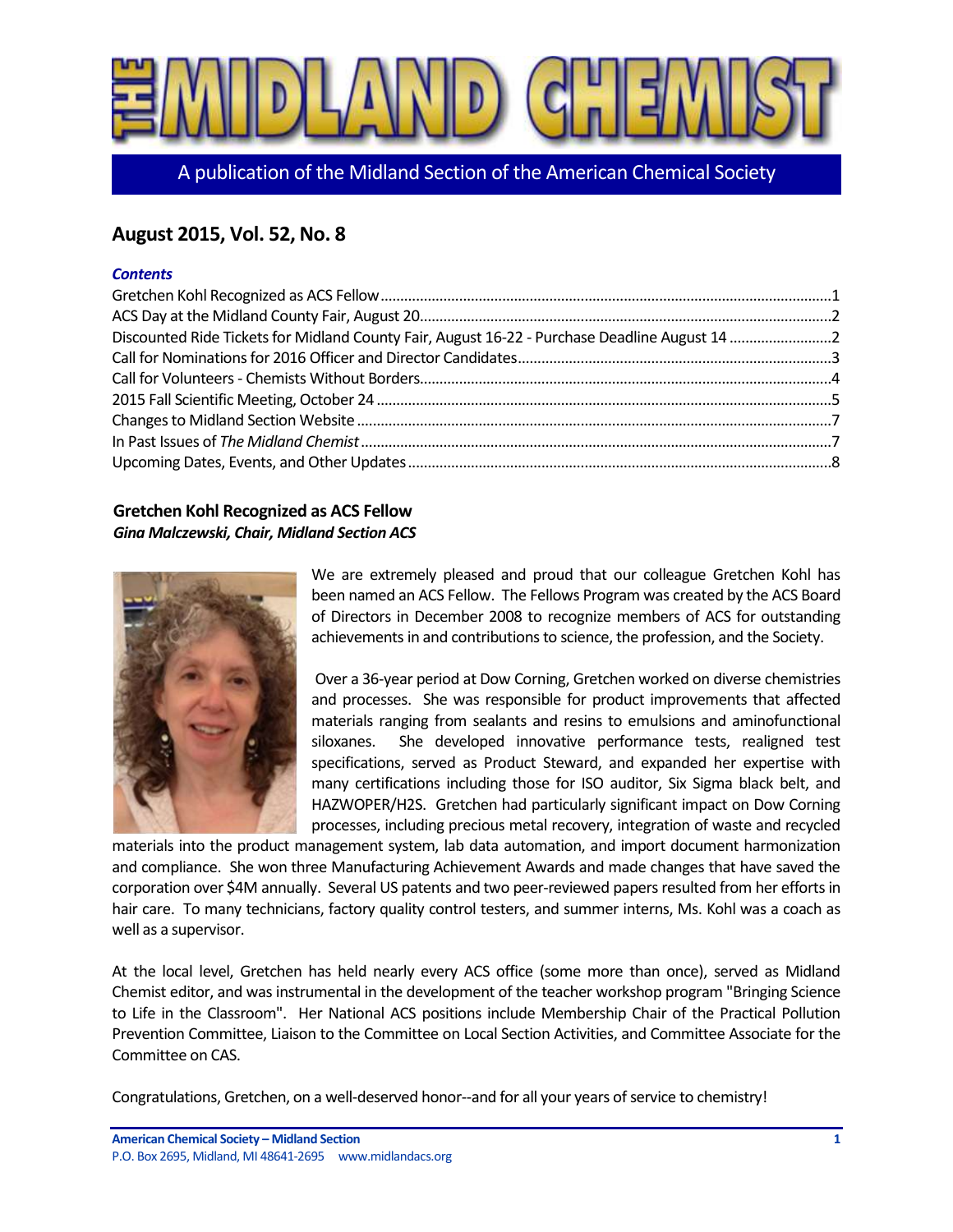<span id="page-1-0"></span>**ACS Day at the Midland County Fair, August 20** *Michelle Rivard, Chair-Elect, Midland Section ACS*



<span id="page-1-1"></span>**Discounted Ride Tickets for Midland County Fair, August 16-22 - Purchase Deadline August 14** *Michelle Rivard, Chair-Elect, Midland Section ACS*



For more information and advanced ride tickets contact Cassie - cassandra.hale@dowcorning.com, Kelly - k.doede@dowcorning.com, Deb - dmendrick1@dow.com, Jeanette - jeanette.young@dowcorning.com, or Michelle - michelle.rivard@dowcorning.com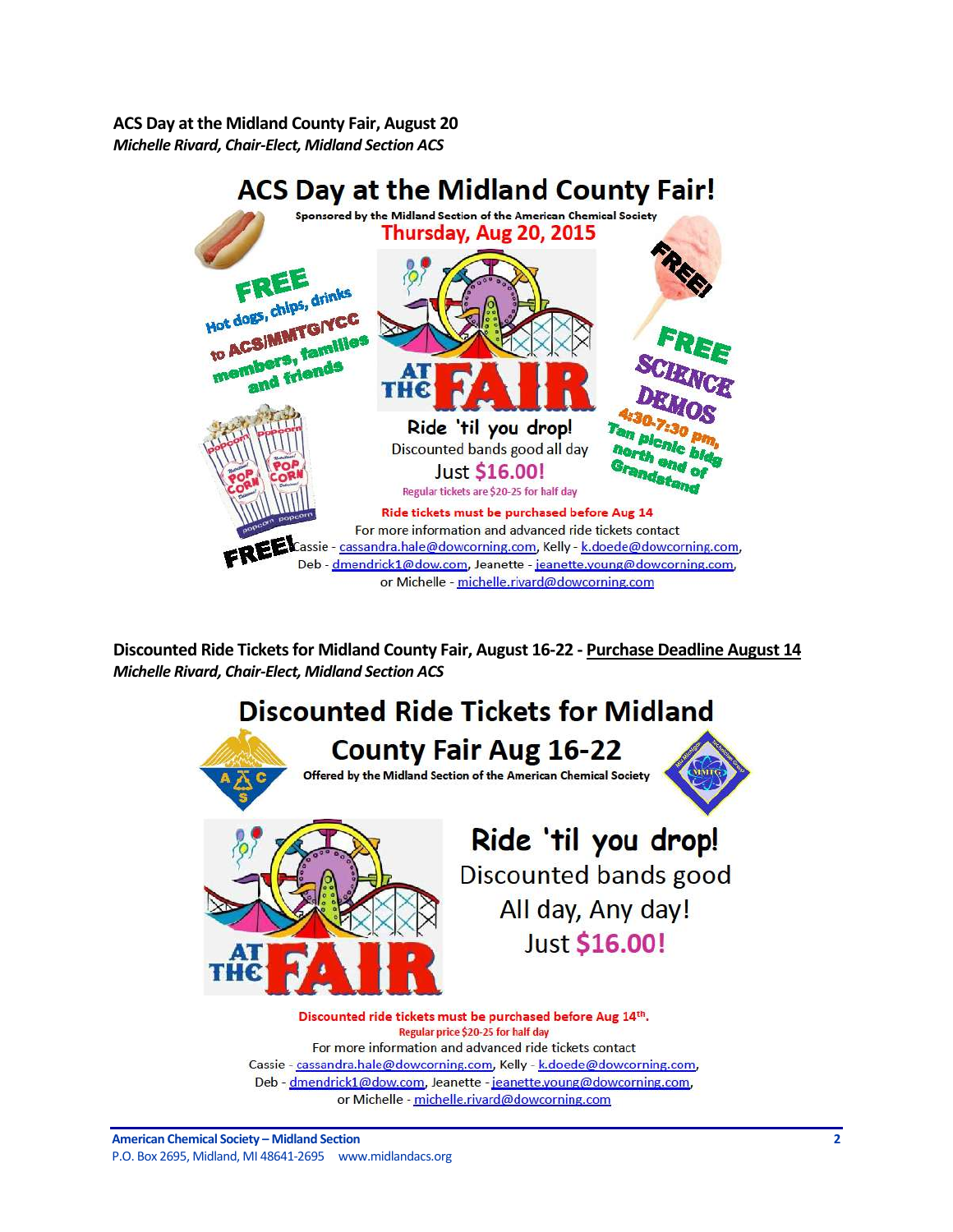# <span id="page-2-0"></span>**Call for Nominations for 2016 Officer and Director Candidates** *Kshitish A. Patankar, Chair, Nominations and Elections Committee*

Here is your opportunity to become more involved in your local ACS section! We need candidates to run for the following positions for 2016 –

- 1) Chair-elect (1-year term)
- 2) Secretary (1-year term)
- 3) Treasurer (1-year term)
- 4) Chair, Nominations and Elections Committee (1-year term)
- 5) Councilor (3-year term)
- 6) Alternate Councilor (3-year term)
- 7) Directors (3 open positions, 3-year terms)
- 8) One new Director for two-year term

NOTE: One Director (Kevin Wier) is seeking popular approval; he was appointed in 2015 and wants to finish out the remaining two years of a three-year term. Likewise, Michelle Rivard is running for voter approval after her appointment as Chair-Elect this year. She will serve as the Chair next year if this occurs. Interested candidates can opt to run for these two positions, but it is important to note these two have already served the Section well for one year of their terms.

If you are interested in running for any of these positions, or if you know of someone who might be interested, please contact *Kshitish Patankar at* KPatankar@dow.com or *989-636-8482*. If you have any questions regarding the responsibilities of any of the positions, please contact the current officers or Kshitish Patankar. You are also encouraged to visit our website at www.midlandacs.org.

Nominations from the floor will be accepted at the August 31 Board meeting (MCFTA Board room, 7:00 PM). Please be aware that the nominees will have to accept their nomination prior to the announcement from the floor. If you are not motivated to run for a board position, there are still many other interesting ways in which you can serve. The Committees are listed below. The ones with asterisk need chairs or co-chairs.

| Awards                          | Technology                            | Teacher Support                         |
|---------------------------------|---------------------------------------|-----------------------------------------|
| Chemistry Olympiad              | <b>Project SEED</b>                   | <b>Fall Scientific Meeting</b>          |
| Publicity*                      | Finance                               | Program                                 |
| Outreach/Kids and Chemistry     | Midland Chemist (Editor)              | Silver Circle/Senior Chemists           |
| Long Range Planning             | Diversity and Multicultural Committee | Nominations and Elections               |
| <b>Historian</b>                | Women Chemists Committee              | Membership*                             |
| <b>Young Chemists Committee</b> | SciFest/NCW                           | Sustainability / Environmental Affairs* |
| <b>MMTG</b>                     | Scholarship Committee                 |                                         |

There are a variety of compelling reasons to take advantage of the chance to become involved as an officer, director, or committee leader/member for our award-winning Section -- networking beyond your workplace, an opportunity to provide vision and voice to your local scientific community, and a chance to hone your interpersonal and leadership skills. Please consider getting involved with the Midland Section ACS.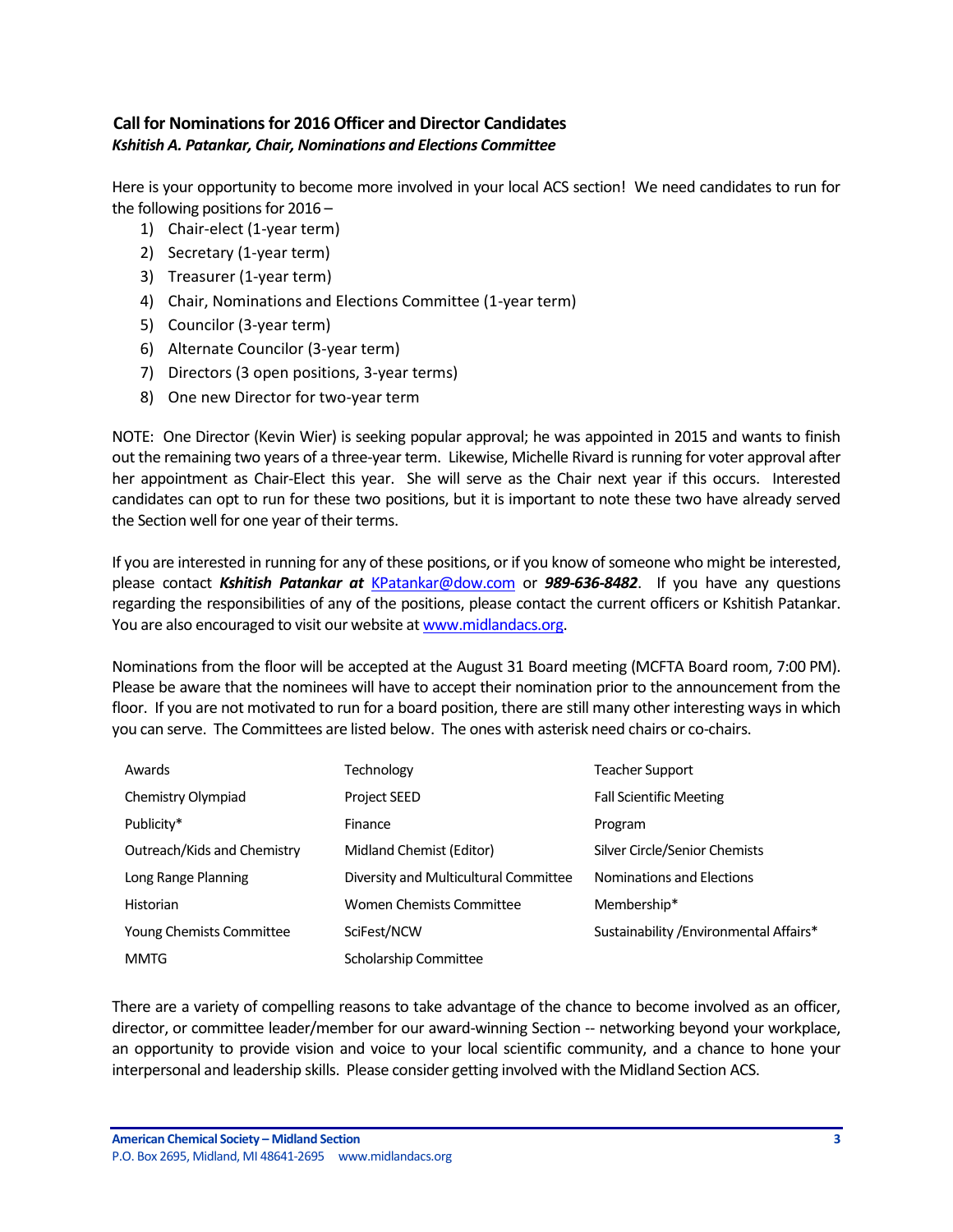

# <span id="page-3-0"></span>**Call for Volunteers - Chemists Without Borders** *Ronda Grosse, Board member*

Through our network of volunteers, comprised mostly of chemists, Chemists Without Borders seeks to use scientific approaches to assist with solving important global problems. Much of the effort centers around supporting local people where chemistry can make a difference, and providing laboratory protocols to students and communities. As highlighted in the last newsletter, details can be found at <http://www.chemistswithoutborders.org/> an[d https://www.facebook.com/groups/ChemistsWithoutBorders/](https://www.facebook.com/groups/ChemistsWithoutBorders/)

## **Mission**:

Chemists Without Borders solves humanitarian problems by mobilizing the resources and expertise of the global chemistry community and its networks.

## **Vision:**

A global support network of volunteers providing mentoring, information and advice to ensure every person, everywhere, has affordable, consistent and persistent access to:

- Essential medicines and vaccines
- Sufficient safe water
- A sustainable energy supply
- Education in green chemistry and business which people can apply in their daily lives and teach to others
- Safe processes in work environments where chemical hazards exist
- Emergency support, including essential supplies and technology

Some specific efforts ongoing now that you could support include:

1) Arsenic Education Project – Measuring levels of arsenic and other contaminants in drinking water. Our first goal is to educate the population of Bangladesh about the hazards of arsenic in the water and second, help replace contaminated wells. Chemists Without Borders has been partnering with institutions such as University of Massachusetts and Alaska Pacific University to develop simple protocols that can be taught to high school students. Members from our own Midland section helped put together arsenic test kits for distribution/use at Chittagong schools!

2) Pharmaceutical Analysis Laboratory – Development of paper analytical devices to perform rapid characterization of suspect medications, such as antibiotics. Through collaborations with Notre Dame and University of San Diego, Chemists Without Borders is helping to provide high quality, validated chemical analysis of pharmaceutical samples from partners in Africa and the developing world.

If you are interested in contributing to these projects or others, please contact me at [rondagrosse@chemistswithoutborders.org.](mailto:rondagrosse@chemistswithoutborders.org) Thank you!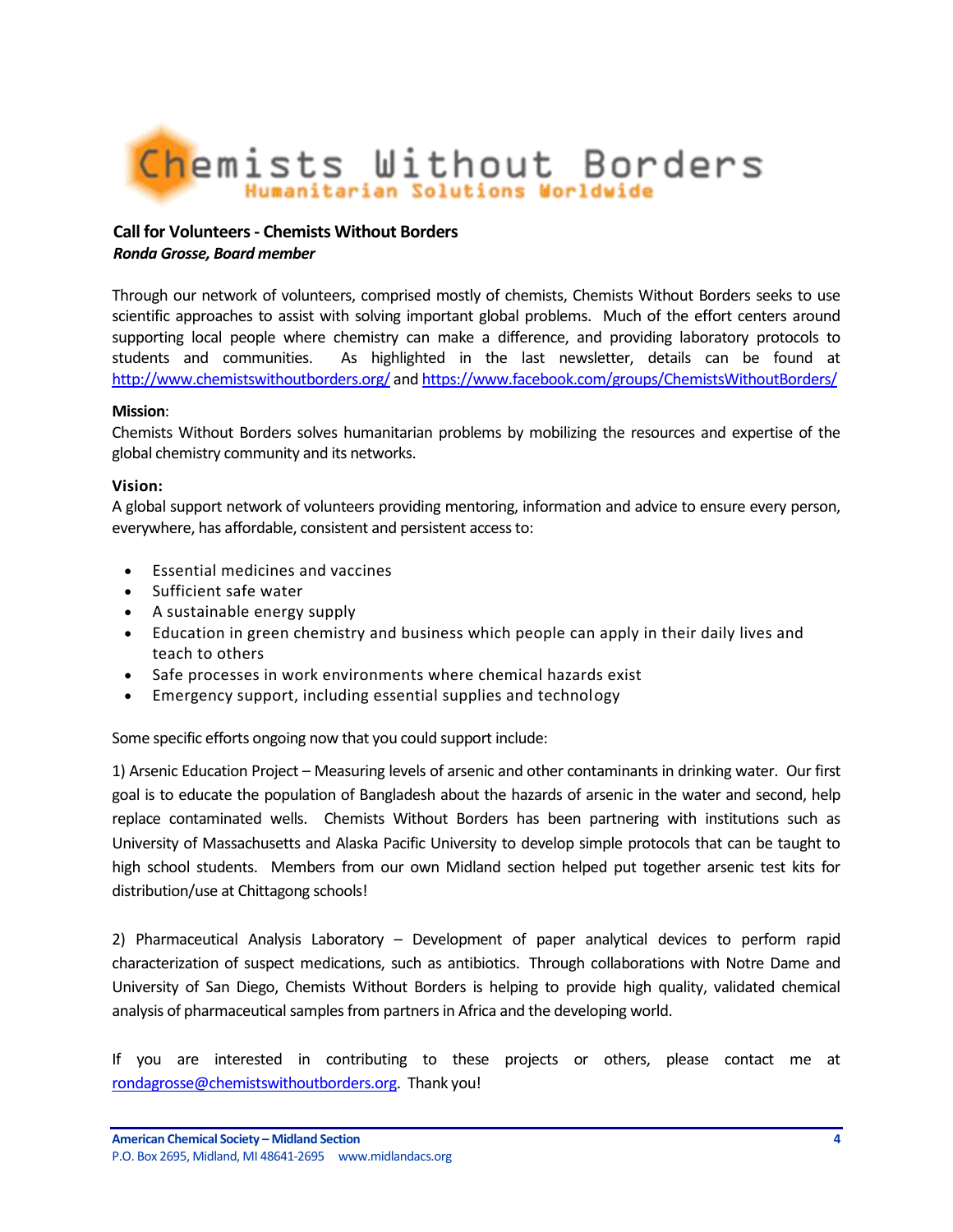# <span id="page-4-0"></span>**2015 Fall Scientific Meeting, October 24** *Pat Smith, Fall Scientific Meeting Publicity Chair*

The Midland Section of the American Chemical Society is holding its annual Fall Scientific Meeting on Saturday, October 24 at Saginaw Valley State University. The theme for this year's meeting is "Chemistry Colors Our World". The meeting will highlight several experts in the area of dyes, pigments, and optics. It will also feature a poster session. Please circulate this information to your organizations and hold the date. We welcome your attendance and participation.

The call for abstracts and meeting registration process is now open and can be accessed at [http://goo.gl/forms/xXuBhYG5Bf.](http://goo.gl/forms/xXuBhYG5Bf) The poster submission deadline is September 25. The meeting preregistration deadline is October 18. Registration is free and lunch will provided for all pre-registered meeting participants. For more information, please contact either of the Fall Scientific Meeting Co-Chairs, Megan Thomas a[t MMThomas@dow.com](mailto:MMThomas@dow.com) or Roja Ergun a[t Ergun@dow.com.](mailto:Ergun@dow.com)

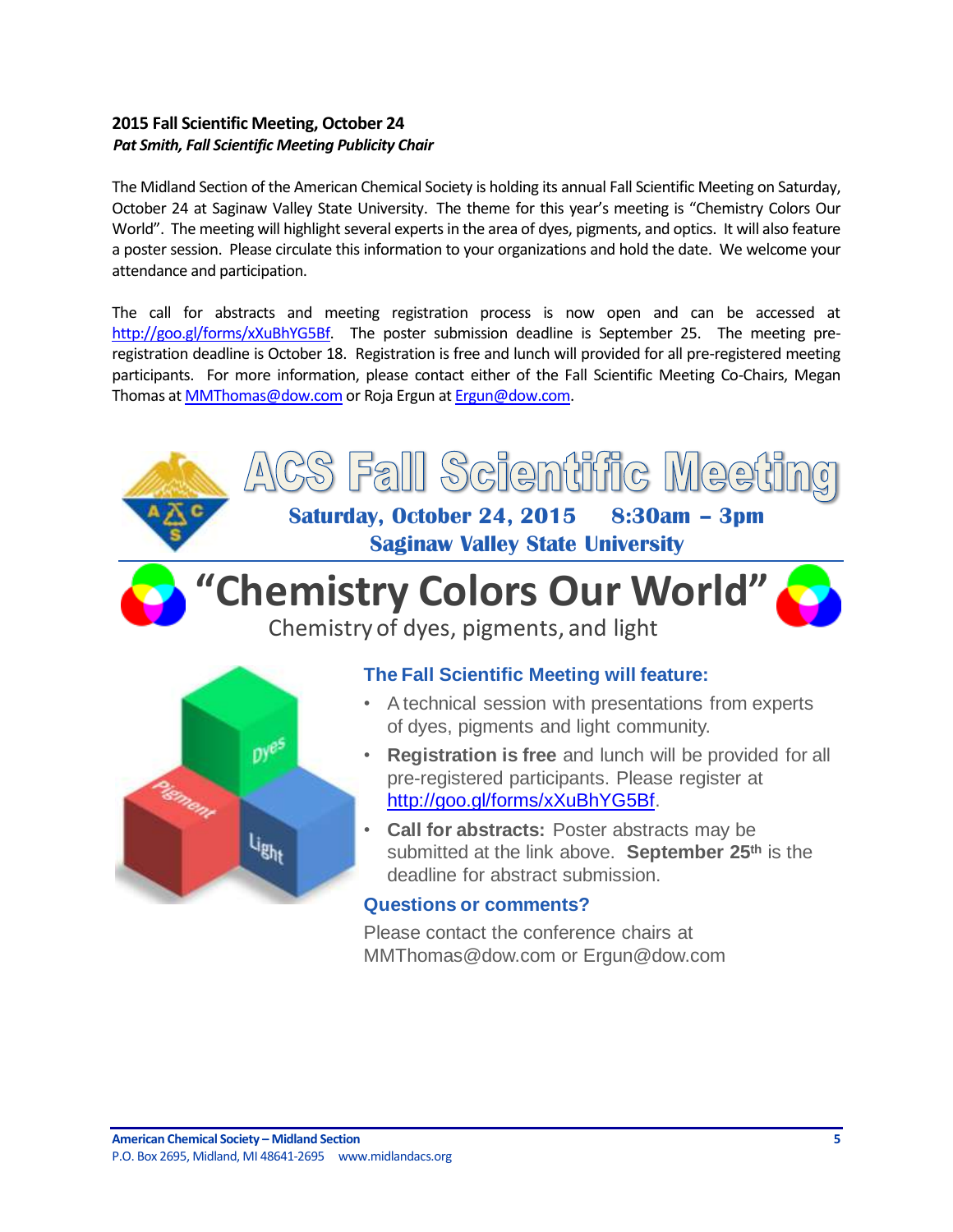# **HANTZGROUP**

# **Social Security Workshop**

# **The workshop is** scheduled for:

Tune 3rd

# **Sponsored by:**

HANTZ FINANCIAL SERVICES, INC.<sup>\*</sup>

| June 17 <sup>th</sup>      |
|----------------------------|
| June 29th                  |
| July 8 <sup>th</sup>       |
| July 22 <sup>od</sup>      |
| Aug 4th                    |
| Aug $12th$                 |
| September 2nd              |
| September 16th             |
| September 30 <sup>th</sup> |

# **Location:**

HantzGroup **Midland Office** 2603 W. Wackerly Road, Suite 100 Midland, MI 48640

**RSVP:** (989) 839-4916 ext. 1129

**Hosted By: Chad Capp Speaker:** Frederick J. Lambert

# **Topics to be covered:**

- Timing Your Social Security Benefit
- Benefits of Waiting
- When Benefits Become Taxable
- Spousal Benefits
- Survivor Benefits
- Government Pension Offset
- Windfall Elimination Provision
- Collecting Benefits From a Divorced **Spouse**
- Social Security Maximization Strategies

Hantz Financial Services, Inc. is a subsidiary of Hantz Group. Insurance products offered through Hantz Agency, LLC, PLUS Agency, LLC, Hantz Benefit Services, LLC, Hantz Benefit Agency, Inc. and Hantz Commercial Insurance Agency, LLC. Investment products offered through Hantz Financial Services, Inc.\* Investments are subject to risks, may lose value, are not guaranteed by any bank, or bank affiliate, and are not<br>FDIC Insured. Tax services provided by Hantz Tax & Business, LLC. Legal servi

\*Member FINRA/SIPC. Information about SIPC and the SIPC brochure may be obtained by contacting SIPC at (202) 371-8300 or on their website at www.sipc.org.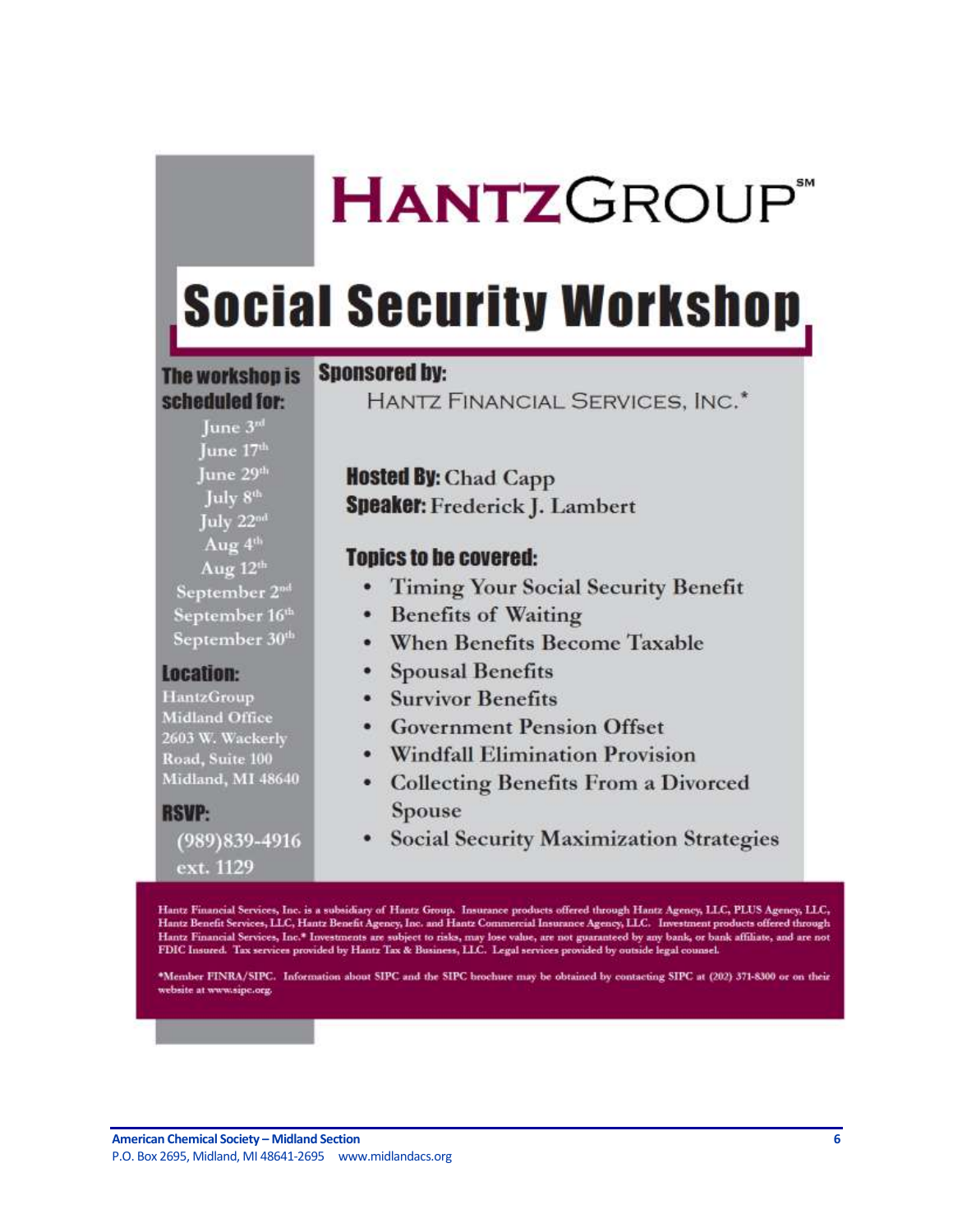# <span id="page-6-0"></span>**Changes to Midland Section Website** *Gina Malczewski and Satyajit Sarkar, Midland Section ACS*

Over the last several months, the Midland ACS website has had quite an overhaul. Although the renovation is not yet complete, the following changes have been made:

-The tabs have been redone -All committee write-ups have been updated -All event write-ups have been updated -All leadership contact info is current -New "Why am I a Member?" testimonials have been added -A section for Board meeting minutes and slides has been added

In the near future the following are planned: -New photos with captions -Facebook feed on the main page -Handbook update -A search function

Please visit the "new" site; your comments and suggestions are encouraged. This effort has been interrupted by various challenges, so we appreciate your patience. The result will be a website we are proud of--but we have to commit to keeping it that way!

# <span id="page-6-1"></span>**In Past Issues of** *The Midland Chemist*

#### *Wendell L. Dilling, Director and Historian, Midland Section ACS*

#### **50 Years Ago**

In *The Midland Section: September, 1965*, by J. E. Dunbar, Editor, *The Midland Chemist*: "This summer the Section has grown from a medium large section (500 to 1000 members) to a large section (more than 1000 members). Perhaps this is a natural growth and cannot be credited entirely to the assiduity of the active members, but these active members have certainly prepared the Section during the past five years to rank in quality equal to the other large sections of the Society."

#### **40 Years Ago**

In *ACS Program Schedule*: "September 17, The Midland Section of the ACS begins its 1975-76 lecture program with Mr. Carl A. Gerstacker as the invited speaker. This meeting, held in conjunction with the American Institute of Chemical Engineers, will take place at 8:00 p.m. in the auditorium of 47 Building. At that time Mr. Gerstacker will give a short talk on general economic conditions and trends and then entertain questions from the audience.

Carl Gerstacker has been chairman of the board of The Dow Chemical Company since 1960."

#### **30 Years Ago**

In *McKinley Featured in Museum Exhibit*: "As a young girl looking at Saturn's rings through her father's homemade telescope, Sue McKinley learned science wasn't just for men. Today, she has a unique chance to tell others.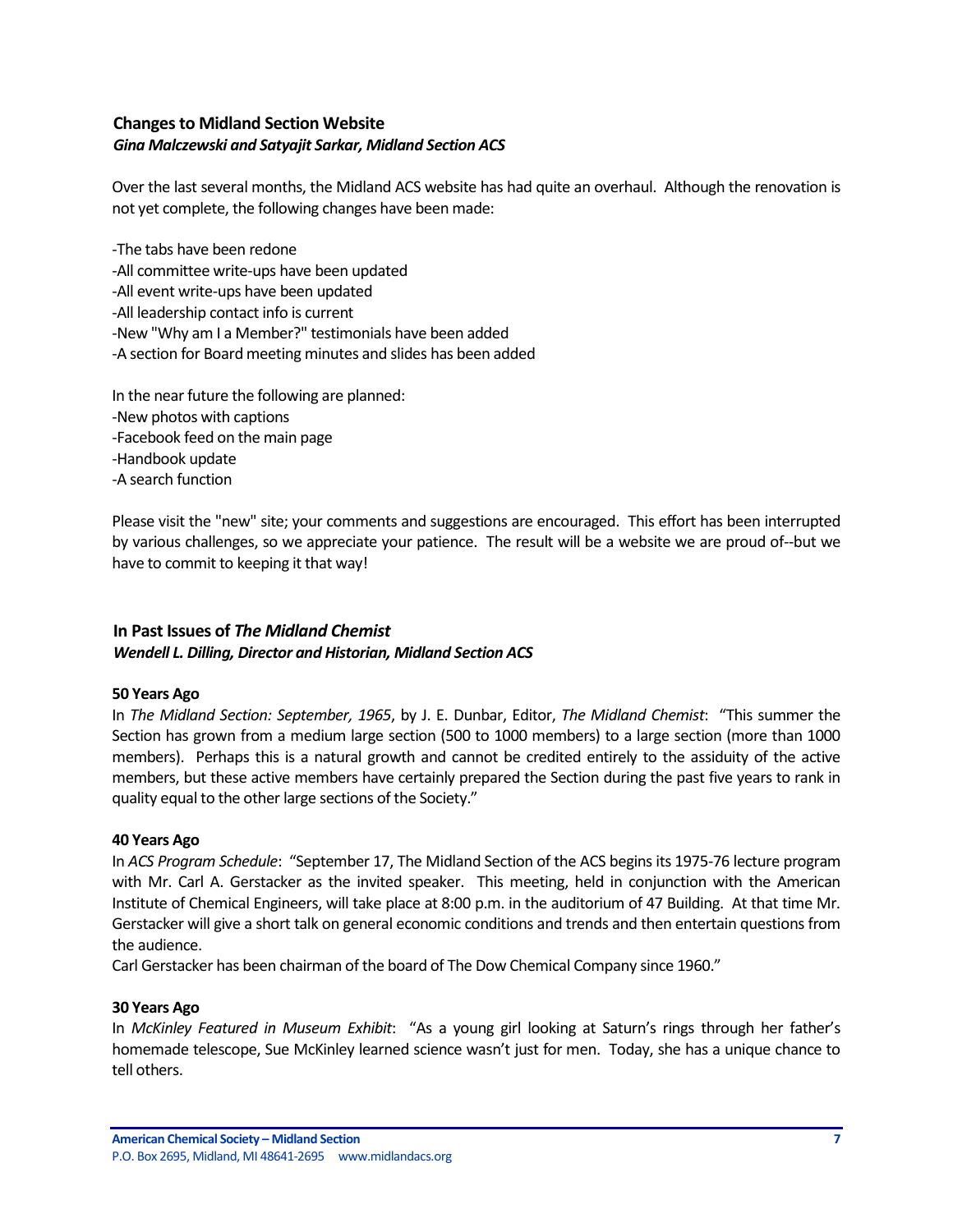McKinley, senior research manager in Dow Chemical's Central Research Materials Science and Engineered Products Laboratory in Midland, is featured at the Chicago Museum of Science and Industry in a new exhibit examining the role of women in science.

Titled "My Daughter, the Scientist," the 3,000-square-foot exhibit features McKinley as the only chemist along with 11 other female scientists from various fields. Also included in the exhibit is information on social barriers faced by women, the history of women in science and science as a career for women.

Other women featured in the exhibit include a ceramic engineer from AT&T Bell Laboratories, a NASA astronaut, a physicist and electrical engineer from the Massachusetts Institute of Technology and an endocrinologist from Georgetown University Medical School."

# **20 Years Ago**

In *From the Chair* by Fran Voci, Chairman ACS Midland Section: "Sitting in the chairman's position, I know that much of the work of this Section is carried out under the leadership of talented and dedicated committee members. We have introduced really innovative programs in the past five years. Most of these programs have risen out of the ideas and energy of our committees. Our Younger Chemists' Committee was the source of the creativity and enthusiasm for the Midland Country Fair Booth. Paid attendance at the Fair is usually over 200,000. What a wonderful opportunity to educate and interest and excite children of all ages through science. The hands-on activities used in the Fair Booth are designed to be eye-catching and fun. The involvement of our retiree members allows us to staff the Fair Booth during all the hours the Fair is open."

## **10 Years Ago**

In *Students Celebrate Earth Day with a Splash!* by Gretchen Kohl: "As with most ACS programs that start out as a one-day event, Earth Day in the Midland Section ACS has evolved into a major year-long event. In 2004 the theme of "What Do You Know About  $H_2O''$  initiated a watershed testing program. In this program, high school chemistry and physics students sample, test, and evaluate major rivers and tributaries in the Michigan Saginaw River watershed, an area of fresh water rivers comprising over 8700 square miles. Students sampled water from a number of sites within the watershed and tested for inorganics and physical characteristics of the test site. Sampling was performed each week for over one year to date. The first year of testing was to obtain a baseline of each test site for continued testing over the next three years. Each site database will be combined to provide a complete, systematic picture of the quality of water in this important watershed."

# **List of Advertisers in this Issue**

Hantz Financial Services, Inc. ............................................................................................................................ Page 6

# <span id="page-7-0"></span>**Upcoming Dates, Events, and Other Updates**

- August 3 (7:00 8:30 PM) ACS Board meeting, MCFTA Board Room (in person), or via conference call at phone number: 866-299-7945, participant code: 9837036#.
- August 14 Deadline to purchase discounted ride tickets for the Midland County Fair. \$16 for all day, any day. Regular price is \$20-25 for a half-day. For more information and to purchase advanced ride tickets, please contact [cassandra.hale@dowcorning.com,](mailto:cassandra.hale@dowcorning.com) [k.doede@dowcorning.com,](mailto:k.doede@dowcorning.com) [dmendrick1@dow.com,](mailto:dmendrick1@dow.com) [jeanette.young@dowcorning.com,](mailto:jeanette.young@dowcorning.com) o[r michelle.rivard@dowcorning.com.](mailto:michelle.rivard@dowcorning.com)
- August  $16-20 250$ <sup>th</sup> ACS National Meeting & Exposition, Boston, MA. For more information, see [http://www.acs.org/content/acs/en/meetings/fall-2015.html.](http://www.acs.org/content/acs/en/meetings/fall-2015.html)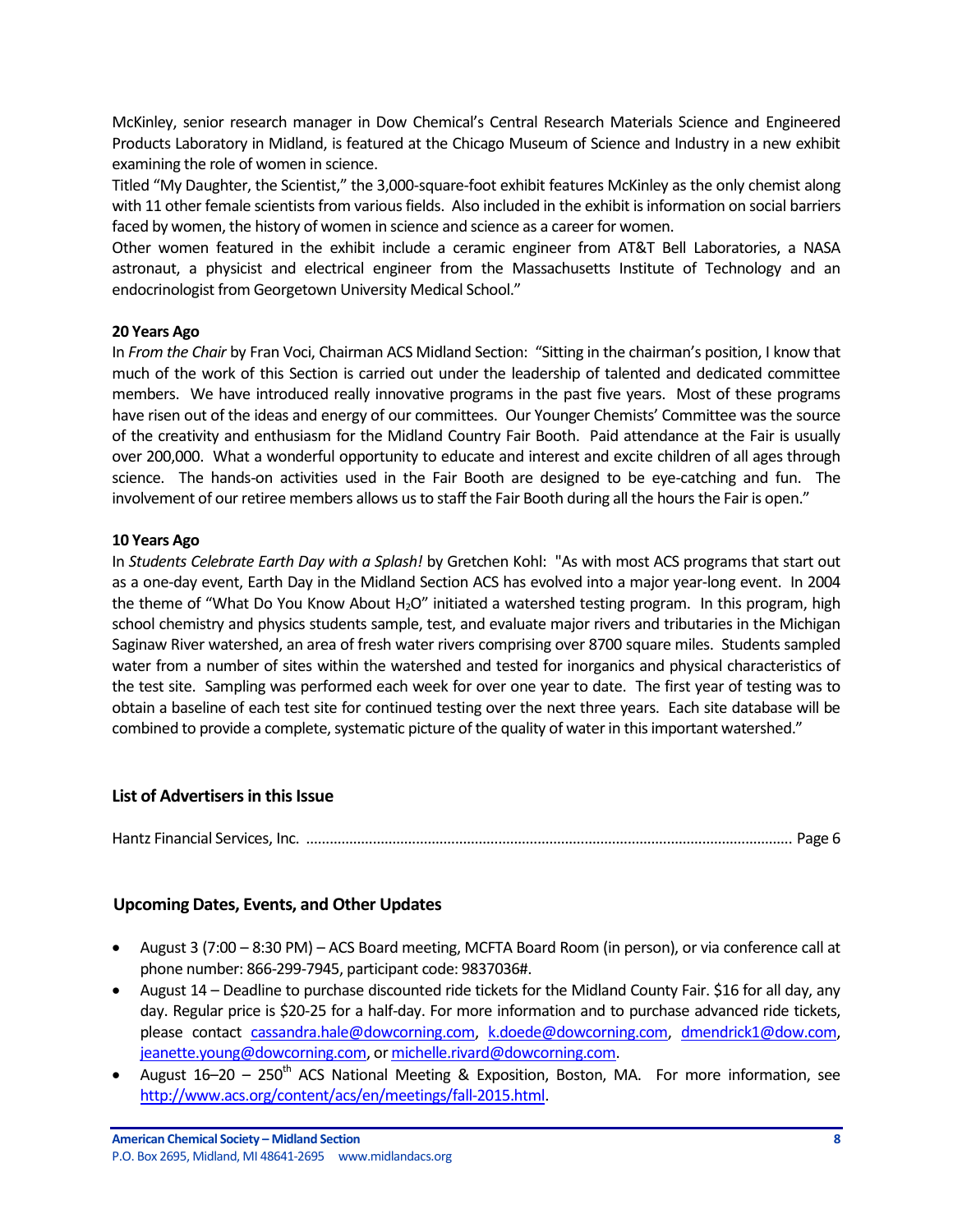- August 20 (day long) ACS Day at the Midland County Fair. Free hot dogs, chips, and drinks to ACS, MMTG, and YCC members, families, and friends. Discounted ride tickets (\$16, all day) must be purchased before August 14. For more information and to purchase advanced ride tickets, please contact [cassandra.hale@dowcorning.com,](mailto:cassandra.hale@dowcorning.com) [k.doede@dowcorning.com,](mailto:k.doede@dowcorning.com) [dmendrick1@dow.com,](mailto:dmendrick1@dow.com) [jeanette.young@dowcorning.com,](mailto:jeanette.young@dowcorning.com) o[r michelle.rivard@dowcorning.com.](mailto:michelle.rivard@dowcorning.com)
- August 20 (4:30 7:30 PM) Free Science Demos at ACS Day at the Midland County Fair, tan picnic building at the north end of the grandstand. For more information, please contact [cassandra.hale@dowcorning.com,](mailto:cassandra.hale@dowcorning.com) [k.doede@dowcorning.com,](mailto:k.doede@dowcorning.com) [dmendrick1@dow.com,](mailto:dmendrick1@dow.com) [jeanette.young@dowcorning.com,](mailto:jeanette.young@dowcorning.com) o[r michelle.rivard@dowcorning.com.](mailto:michelle.rivard@dowcorning.com)
- August 31 (7:00 8:30 PM) ACS Board meeting, MCFTA Board Room (in person), or via conference call at phone number: 866-299-7945, participant code: 9837036#.
- September 25 Deadline for submission of poster abstracts for the 2015 ACS Fall Scientific Meeting. Poster abstracts may be submitted through the Fall Scientific Meeting website at [http://goo.gl/forms/xXuBhYG5Bf.](http://goo.gl/forms/xXuBhYG5Bf)
- October 5 (7:00 8:30 PM) ACS Board meeting, MCFTA Board Room (in person), or via conference call at phone number: 866-299-7945, participant code: 9837036#.
- October 18 Deadline for pre-registration to attend the 2015 ACS Fall Scientific Meeting. Registration is free and lunch will be provided for all those who are pre-registered meeting participants. Please register at [http://goo.gl/forms/xXuBhYG5Bf.](http://goo.gl/forms/xXuBhYG5Bf)
- October 24 (8:30 AM 2:00 PM) Midland Section ACS Fall Scientific Meeting, Saginaw Valley State University. The poster abstracts submission deadline is September 25. The meeting pre-registration deadline is October 18. For more information, contact either of the Fall Scientific Meeting Co-Chairs, Megan Thomas [\(MMThomas@dow.com\)](mailto:MMThomas@dow.com) or Roja Ergun [\(Ergun@dow.com\)](mailto:Ergun@dow.com).
- November 2 (7:00 8:30 PM) ACS Board meeting, MCFTA Board Room (in person), or via conference call at phone number: 866-299-7945, participant code: 9837036#.
- December 7 (7:00 8:30 PM) ACS Board meeting, MCFTA Board Room (in person), or via conference call at phone number: 866-299-7945, participant code: 9837036#.
- April 12, 2016 (save the date) Evening dinner meeting with Jacqueline K. Barton, 2015 National ACS Priestley Medal recipient; Chair, Division of Chemistry & Chemical Engineering and Arthur & Marian Hanisch Memorial Professor, California Institute of Technology; and Board member of The Dow Chemical Company. For more information, contact Michelle Cummings a[t michelle.cummings@dowcorning.com.](mailto:michelle.cummings@dowcorning.com)

*The Midland Chemist* is published twelve times a year by the Midland Section of the American Chemical Society, P.O. Box 2695, Midland, MI 48641-2695[, http://www.midlandacs.org.](http://www.midlandacs.org/)

# **Volunteer Staff**

Vickie Langer **Editor** [\(vllanger@dow.com\)](mailto:vllanger@dow.com)

Steve Keinath Editor [\(skeinath54@charter.net\)](mailto:skeinath54@charter.net) Satyajit Sarkar, Greg Cushing Webmaster, electronic distribution Position open Membership roster, hardcopy mailings

Please submit all articles and photographs to the editor. Neither *The Midland Chemist*, nor the Midland Section, nor the American Chemical Society assumes any responsibility for the statements and opinions advanced by contributors of or to *The Midland Chemist*.